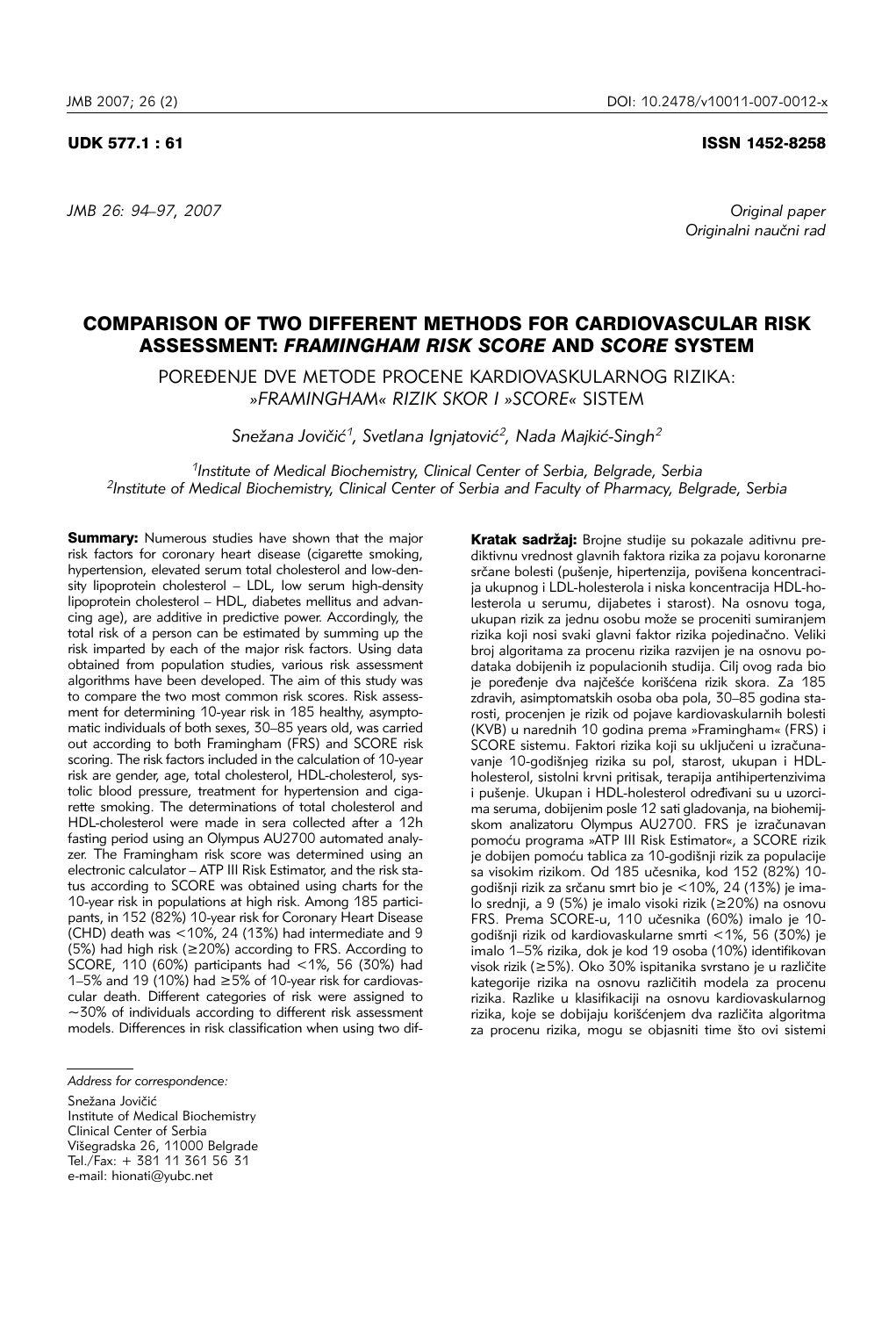ferent risk assessment algorithms can be explained with several important issues, including different endpoints, consideration of interactions and incorporation of antihypertensive use. It is important to note that neither FRS nor SCORE have been appropriately adjusted for our population, according to the national cardiovascular mortality rate.

Keywords: cardiovascular disease, risk assessment, Framingham Risk Score, SCORE

## Introduction

Cardiovascular disease (CVD) is generally due to a combination of several risk factors. Numerous studies have shown that the major and independent risk factors for coronary heart disease (CHD) are cigarette smoking of any amount, hypertension, elevated serum total cholesterol and low-density lipoprotein cholesterol – LDL, low serum high-density lipoprotein cholesterol – HDL, diabetes mellitus and advancing age (1, 2). These studies (3) show that the major risk factors are additive in predictive power. Accordingly, the total risk of a person can be estimated by summing up the risk imparted by each of the major risk factors.

At least 25% of coronary patients experience sudden cardiac death or nonfatal myocardial infarction without prior symptoms (3). Therefore, identification of coronary patients with subclinical disease, who could potentially benefit from intensive primary prevention efforts, is critically important. CHD events can be predicted with multivariate equations developed using data from large population studies (4, 5, 6), in which major risk factors are variables. However, none of these risk assessment models is considered ideal, but they are essential to begin the process of selecting patients for further intervention or additional testing.

The most frequently used risk assessment algorithm is the Framingham Risk Score (FRS) (4, 7). It is incorporated in the Adult Treatment Panel III (ATP III) (8), clinical guidelines recommended by the American Heart Association (AHA) and the American College of Cardiology (ACA) for cholesterol testing and management. Risk factors used in Framingham scoring include age, sex, total cholesterol, HDL, systolic blood pressure (regardless of whether the person is on antihypertensive therapy) and smoking status. The score is derived from the Framingham community cohort of 5345 individuals followed-up for 12 years. Endpoints of the follow-up were death due to CHD, myocardial infarction, angina or coronary insufficiency. Framingham scoring divides persons with multiple risk factors into those with high, intermediate and low 10-year risk for CHD of >20%, 10 – 20% and <10%, respectively.

European guidelines on CVD prevention in clinical practice (9) recommend using the SCORE Mokoriste različite krajnje ishode bolesti i što se razlikuju po uticaju interakcija i uzimanju u obzir upotrebe antihipertenzivnih lekova. Važno je naglasiti da ni FRS ni SCORE nisu prilagođeni našoj populaciji, na osnovu nacionalne stope mortaliteta od KVB.

Ključne reči: kardiovaskularna bolest, procena rizika, »Framingham« rizik skor, SCORE

del (Systemic COronary Risk Evaluation) (10) to assess the risk for development of CVD. The SCORE Project Group analysed over 200 000 individuals from 11 European countries, followed-up for a mean of 13 years for cardiovascular death. In SCORE, the following risk factors are integrated: gender, age, smoking, systolic blood pressure and either total cholesterol or the total cholesterol/HDL ratio. Since it predicts fatal events, the threshold for high risk is defined as ≥5%. SCORE Project developed separate algorithms for high-risk and low-risk populations.

The aim of this study was to compare CVD risk determined by using both FRS and SCORE scoring systems.

### Patients and Methods

Participants in this study were 185 healthy asymptomatic individuals, 59 men and 126 women, 30–85 years of age. Blood samples were collected after a 12h fasting period. Prior to sample collection, the volunteers were interviewed about their age, smoking status and whether they used antihypertensive drugs. Also, their blood pressure was measured. Persons who had smoked in any amount in the past month were designated as »smokers«.

Total cholesterol and HDL concentrations were measured in fresh serum samples. Both determinations were performed on an Olympus AU2700 automated analyzer (Olympus Diagnostica GmbH, Hamburg, Germany). Total cholesterol was determined by an enzymatic, and HDL using a direct method.

FRS was determined using an electronic calculator – ATP III Risk Estimator (version 2000, Ralph B. D'Agostino, Lisa M. Sullivan, Daniel Levy; Framingham Heart Study) (11). Risk status according to SCORE was obtained using high risk charts (9, 10), since CHD rate in the Serbian population is high.

#### **Results**

Obtained values of determined parameters for the studied group of volunteers are presented in *Table I*.

Among 185 participants, in 152 (82%) the 10-year risk for myocardial infarction and coronary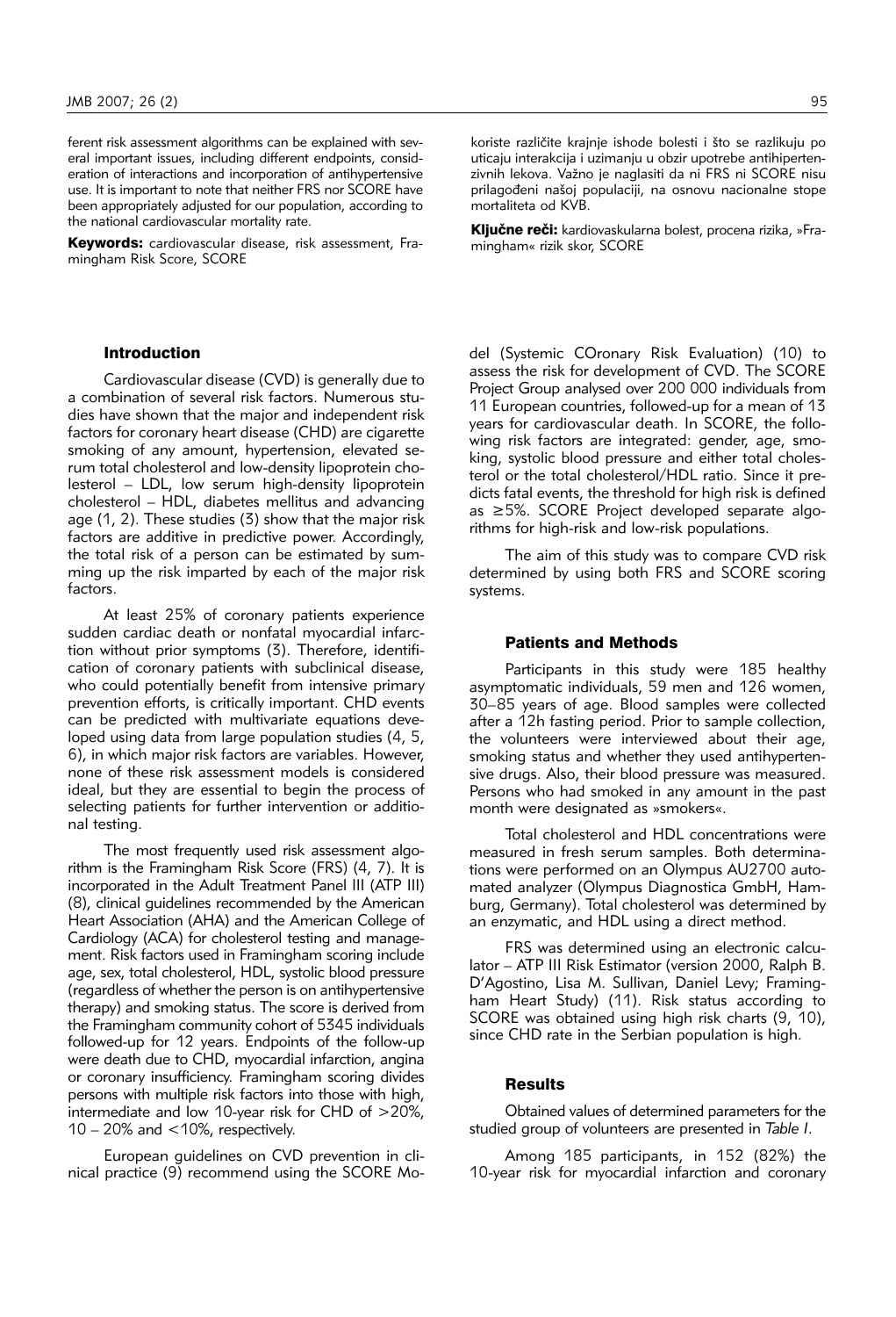|                                     | Men         | Women       |
|-------------------------------------|-------------|-------------|
| n                                   | 59          | 126         |
| Age (year)                          | 45.2 (14.3) | 42.8 (12.5) |
| Smokers (%)                         | 44          | 17          |
| Systolic blood pressure (mmHg)      | 129 (15)    | 120 (18)    |
| Blood pressure medication (%)       | 16          | 46          |
| Serum total cholesterol<br>(mmol/L) | 5.83 (1.26) | 5.53(1.24)  |
| Serum HDL cholesterol<br>(mmol/L)   | 1.29(0.89)  | 1.53(0.35)  |
| Total cholesterol/HDL               | 5.5(2.2)    | 3.8(1.2)    |

Table I Characteristics of the studied group of volunteers.

Values are presented as mean (SD) or proportions.



Figure 1 The distribution of risk in examined group of volunteers according to FRS and SCORE.

FRS: <10% low, 10–20% intermediate, ≥20% high risk. SCORE: <1% low, 1–5% intermediate, ≥5% high risk.

death was <10%, 24 (13%) had intermediate (10–20%) CHD risk and 9 (5%) were identified as persons with high risk (FRS ≥20%). According to SCORE, 110 (60%) participants had <1%, 56 (30%) had 1–5% and 19 (10%) had ≥5% of 10-year risk for cardiovascular death. These data are represented in *Figure 1*.

Different categories of risk were assigned to 56 (∼30%) individuals according to different risk assessment models. Fifty of them (27%) had a risk that differed by one risk category and the other 6 (3%) were designated as belonging to both the lowest and highest risk class depending on the used risk algorithm. Higher risk according to the SCORE system had 28% of participants, and according to FRS only 2%.

We also used both SCORE risk charts: one based on total cholesterol and the other on cholesterol/HDL ratio. The same estimated risk using both methods had 94% of persons. However, for 11 participants (6%), on 10-year risk was different, depending which variable was used for calculation.

### **Discussion**

Use of risk scores can provide a reliable risk estimate, leading to more aggessive care and a potential reduction in vascular disease events. There are various risk assessment algorithms available, of which the American FRS and the European SCORE are most commonly used. Differences in CVD risk classification when using these two different models can be explained with several important issues. These include different endpoints, consideration of interactions and incorporation of the use of antihypertensive drugs (12).

Firstly, SCORE is aimed at the estimation of total cardiovascular risk, rather than the risk of coronary heart disease incorporated in FRS. This means that SCORE predicts any kind of fatal atherosclerosis endpoint over a ten-year period. The risk of cardiovascular death is calculated by combining two separate risk estimations: a model for CHD and a model for all noncoronary atherosclerotic CVD. Since this model predicts fatal events, the threshold for being at high risk is defined as  $\geq$  5%, instead of the previous 20%, in charts using a composite coronary end point (5, 9).

A prominent feature of risk estimation by means of the FRS is the progressive increase in absolute risk with advancing age. This increase reflects the cumulative nature of atherogenesis, but it may mask the extent of variability in risk because of different plaque burden in older individuals (3). To avoid this disadvantage, SCORE is using age as a measure of exposure time to risk, rather than as a risk factor (10). However, since age is a major determinant of coronary risk, SCORE has limited calculation of the model, fit for the age group 45–65. On the other hand, FRS evaluation is possible for the age 30–80.

Although SCORE Project Group reported that there was no consistent indication of the superiority of cholesterol/HDL ratio-based over cholesterol-based charts (10), leaving out the HDL may be considered as a limitation (7). Our results showed some discrepancies among 10-year risks obtained using the two models. These differences were observed mainly in persons with very low or very high HDL levels. In these cases, individuals would have been classified in a higher or lower risk category, respectively, when the cholesterol/HDL-based chart was used.

For estimating the 10-year risk for developing CHD using FRS, blood pressure value obtained at the time of assessment is used, regardless of whether the person is on antihypertensive treatment. However, if the person is on antihypertensive treatment, an extra point is added beyond points for the blood pressure reading, because treated hypertension carries residual risk (8).

Finally, we must emphasize that neither FRS nor SCORE have been appropriately adjusted for our population. Although FRS has been successfully externally validated (13), it seems that it overestimates the